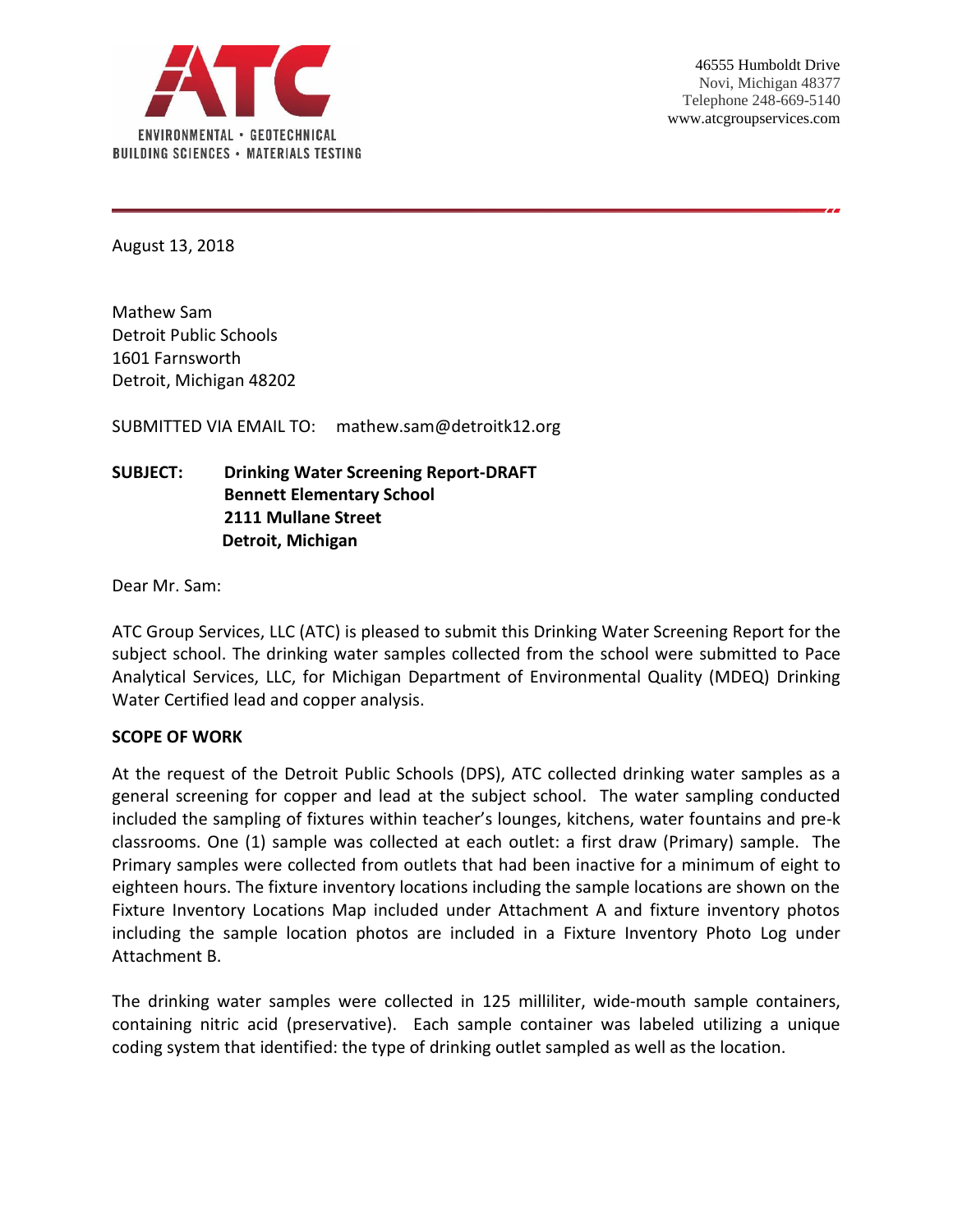

The samples were transported under chain of custody to Pace Analytical Services, LLC, located at 5560 Corporate Exchange Ct. SE Grand Rapids, MI for MDEQ drinking water certified lead and copper analysis, using analytical method EPA 200.8 rev 5.4.

# **FINDINGS**

Analytical results indicate that 2 of the samples analyzed were above the EPA recommended limits of 15 micrograms per liter (ug/L) for lead. None of the samples analyzed were above the EPA recommended limits of 1300 micrograms per liter (ug/L) for copper. The table below summarizes the analytical results for the samples submitted. The laboratory analytical reports and chain of custody are provided in Attachment C.

| Sample Number   | Location                       | Description                  | <b>Total Lead</b><br>(ug/l)                                   | <b>Total Copper</b><br>(ug/l) |
|-----------------|--------------------------------|------------------------------|---------------------------------------------------------------|-------------------------------|
| B-Kitchen-KF-1  | Kitchen - Basement             | KF - Left (dish<br>washing)  | $3.8 \text{ ug/L}$                                            | 349 ug/L                      |
| B-Kitchen-KF-3  | Kitchen - Basement             | KF - Right (dish<br>washing) | $<$ 1.0 ug/L                                                  | 72.6 ug/L                     |
| B-Kicthen-KF-4  | Kitchen - Basement             | KF (hand washing)            | 7.6 $\frac{\text{u} \cdot \text{u}}{\text{u} \cdot \text{u}}$ | $250 \text{ ug/L}$            |
| B-Hall@108-B-8  | Near room 108                  | <b>Bubbler - Left</b>        | $2.4 \text{ ug/L}$                                            | 146 ug/L                      |
| B-Hall@108-B-9  | Near room 108                  | Bubbler - Right              | $9.1 \text{ ug/L}$                                            | 1150 ug/L                     |
| 1-Hall@202-B-10 | Right of room 202              | <b>Bubbler</b>               | 4.1 $\frac{u}{L}$                                             | $151 \text{ ug/L}$            |
| 2-Hall@309-B-12 | Hall across from<br>309A       | <b>Bubbler</b>               | 20.6 ug/L                                                     | $16.4$ ug/L                   |
| 2-307-KF-13     | Room 307 (teacher's<br>lounge) | Kitchen Faucet               | 63.7 ug/L                                                     | 166 ug/L                      |

## Table 1 – Water Testing Results (August 3, 2018)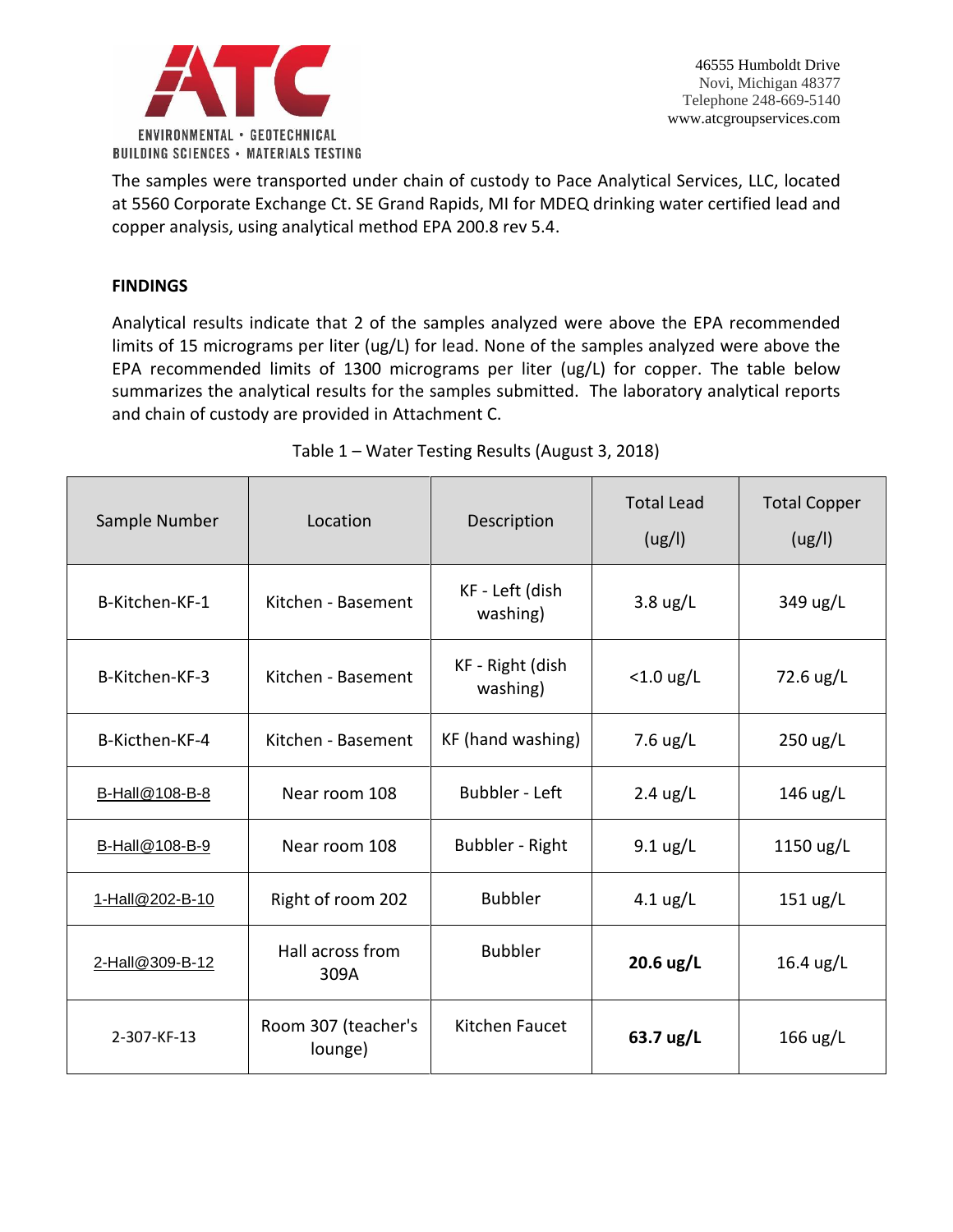

| Sample Number   | Location                         | Description           | <b>Total Lead</b><br>(ug/l)                                     | <b>Total Copper</b><br>(ug/l) |
|-----------------|----------------------------------|-----------------------|-----------------------------------------------------------------|-------------------------------|
| 2-Hall@302-B-14 | Hall to the right of<br>room 302 | <b>Bubbler</b>        | $<$ 1.0 ug/L                                                    | 202 ug/L                      |
| 2-Hall@310-B-15 | Hall to the left of<br>room 310  | <b>Bubbler - Left</b> | 5.4 ug/L                                                        | 24.1 ug/L                     |
| 2-Hall@310-B-16 | Hall to the left of<br>room 310  | Bubbler - Right       | 8.9 ug/L                                                        | 24.4 ug/L                     |
| 2-Hall@320-B-17 | Hall to the right of<br>room 320 | <b>Bubbler</b>        | 12.9 ug/L                                                       | 59.1 ug/L                     |
| 1-Hall@Gym-B-19 | Hall to the left of the<br>gym   | <b>Bubbler - Left</b> | $4.7 \text{ ug/L}$                                              | 5.7 $\frac{1}{2}$             |
| 1-Hall@Gym-B-20 | Hall to the left of the<br>gym   | Bubbler - Right       | 4.5 $\frac{\text{u} \times \text{u}}{\text{u} \times \text{u}}$ | $8.8 \text{ ug/L}$            |
| 1-Hall@208-B-23 | Hall to the left of 208          | <b>Bubbler - Left</b> | $4.1 \text{ ug/L}$                                              | 24.0 ug/L                     |
| 1-Hall@208-B-24 | Hall to the left of 208          | Bubbler - Right       | $3.9 \text{ ug/L}$                                              | 39.2 ug/L                     |

Key: NA - Not Analyzed

ug/L- micrograms per liter /parts per billion (ppb)

Analysis of samples in teacher's lounge and outside room 309A indicate that lead levels were above the MCL. No samples indicate that copper levels were above the MCL. See recommendations below.

## **RECOMMENDATIONS**

For drinking water fixtures that exceed the MCL after the initial sampling, ATC recommends the following: